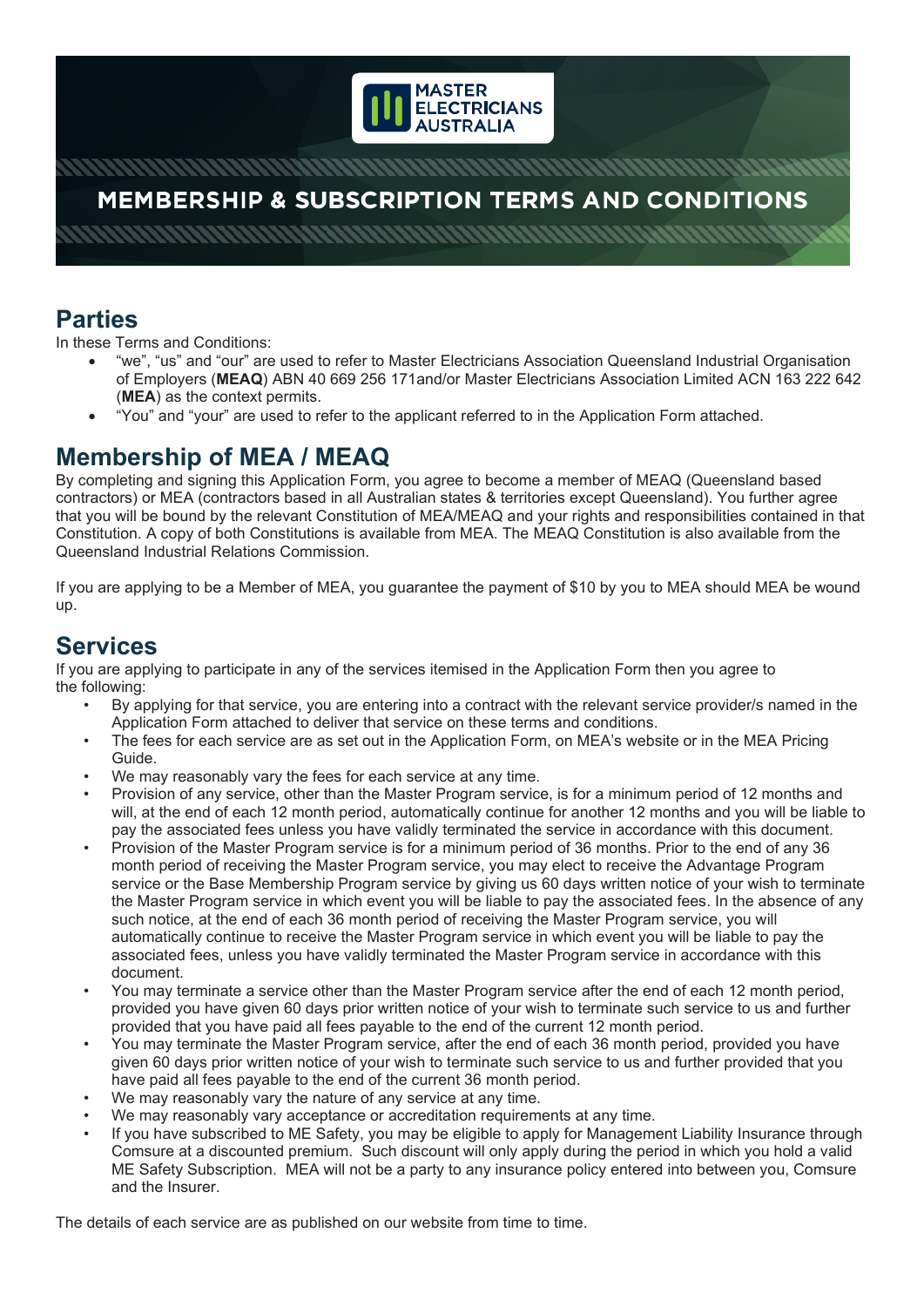### **Payment for Services and Membership Fees**

All one-fees are payable in advance. Otherwise, you may elect to pay fees annually in advance or by equal monthly instalments (totalling the fees payable for the relevant service).

Where you elect to pay fees annually in advance, a tax invoice will be issued to you on receipt of your application and payment. If you elect in following years to pay fees annually in advance, the due date for payment each year is the anniversary of the date that tax invoice was issued.

Where you elect to pay your fees by equal monthly instalments:

- A direct debit / credit card agreement must be submitted with the application.
- In the month your agreement is signed and on each anniversary thereof, an advice will be issued to you to support your monthly claim for input tax credits.
- Your first direct debit or credit card charge will be due at the time we receive your application and will, at that time, be debited to your account or charged to your card. This is refundable if your application is rejected for any reason.
- Your subsequent monthly direct debits or credit card charges will be due and debited or charged to your card on or about the 19th of each month or the first business day thereafter.
- In the event that your membership is terminated for any reason the balance of the fees payable by you for any service you were receiving not yet paid, must be paid (and may be sued for and recovered as a liquidated debt due and payable to us).

# **Result of Application**

We reserve the right to accept or reject any application for services at our sole discretion and you will have no right to object to our decision or appeal therefrom.

# **Termination**

You may terminate this agreement in respect to any service if we:

- Cease to provide the service for any reason; or
- Are placed under external administration,

in which event, other than any payments already due, you will not be required to make further payment for that particular service.

We may terminate and/or suspend this agreement in respect to any service without notice if you:

- Are placed under external administration or declared bankrupt.
- Fail to pay any fees by the due date for payment.
- If for any reason we are unable to supply the service as a result of any action by you or any other cause beyond our control.
- Fail to meet the acceptance or accreditation requirements for the service.
- Are convicted of an indictable offence.
- Breach the terms of this agreement.
- Bring us or our name or brand into disrepute.
- Fail to hold any relevant licence or other qualification.
- Are convicted of a serious (in our sole opinion) breach of law in respect to a safety, workplace or health issue in respect to your business operations.

## **Intellectual Property**

If you are accepted for membership of MEAQ and/or MEA or for any service and such membership or acceptance entitles you to use any of our Intellectual Property then:

- You acknowledge that we are the legal and beneficial owner of the rights associated with the Intellectual Property.
- Your right to use the Intellectual Property is a non-exclusive licence within Australia for the period you continue to be a member or accepted service receiver.
- You agree to only use the Intellectual Property in the manner directed by us from time to time.
- You will notify us at the earliest opportunity if you become aware of any infringement of our Intellectual Property by any third party.
- You will not, other than as authorised by us, use any trade mark, mark, symbol, notification or designation which is, in our opinion, similar or substantially similar to our Intellectual Property which, in our opinion, is likely to cause deception or confusion.
- You will not object to any application made by us to register as a trade mark any of our Intellectual Property or make or join in any application to remove any registered trade mark forming part of our Intellectual Property.
- Upon termination of your membership of MEA/MEAQ or acceptance for any service, the licence granted to you to use our Intellectual Property associated with such membership or acceptance for any service is immediately terminated and you must forthwith cease to use any of the Intellectual Property and deliver up to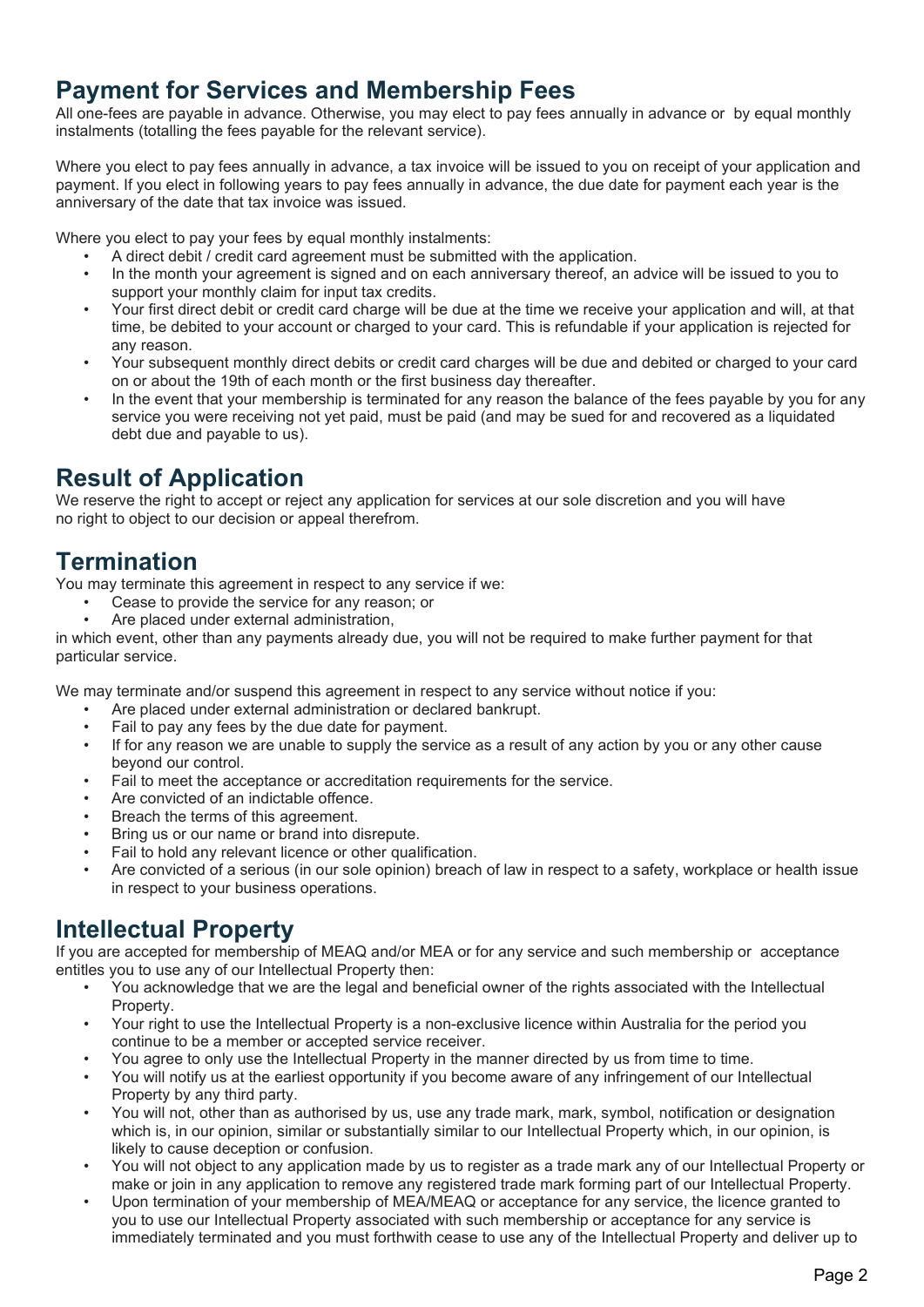us all documents containing such Intellectual Property, delete any electronic versions thereof from your computers, and remove the same from any marketing material, signage, your website, yellow pages advertisements and any other form of promotion whatsoever.

### **Nature of Rights**

In the event of the termination of your membership or any service for any reason, you agree that you will not be entitled to claim or receive any damages for the loss of such services or resulting from your termination of membership, other than a pro-rata refund of fees paid if the termination is caused by failure on our part.

## **Indemnity**

You remain solely responsible for the operation of your business including all matters relating to safety including, but not limited to, workplace health and safety, your business management systems and any workmanship guarantee offered by you. You do not have a right of action, claim, demand or any other action against us in respect of any such matters whatsoever and agree that this agreement may be pleaded as a bar against any such proceedings. You also indemnify us against any right of action, claim, demand or any other action whatsoever, including by any third party, arising out of this agreement and you expressly agree that this indemnity is for the benefit of any third party owned or controlled by us, pursuant to Section 55 of the Property Law Act 1974 (as amended).

# **Privacy**

MEA/MEAQ complies with the Australian Privacy Principles. A copy of our Privacy Policy is available on request. MEA/MEAQ makes every effort to keep personal information and sensitive information (as defined under the Privacy Act) accurate and up-to-date. Information is promptly updated when errors or changes are brought to our attention. MEA/MEAQ treats all personal information as confidential.

MEA/MEAQ takes reasonable steps to protect the personal information we hold from misuse, interference and loss and from unauthorised access, modification or disclosure.

MEA/MEAQ does not disclose personal information to any third parties without the member's consent. The member acknowledges that any personal information or sensitive information it provides to MEA/MEAQ has been collected with the member's consent and that any use of it by MEA/MEAQ or any Partner is not for a secondary purpose except to the extent that it is directly related to the primary purpose of collection of that information and the member acknowledges that it is within the member's reasonable expectations that this information will become collected and disclosed in accordance with this agreement and consents to MEA/MEAQ disclosing some or all of the member's personal information and/or sensitive information to the Partners of MEA/MEAQ. "Partners of MEA/MEAQ" means third parties with which MEA/MEAQ has an agreement, arrangement or understanding in relation to the offer of or the provision of services by that third party intended to be for the benefit of the member and/or MEA/MEAQ, for example but not limited to entities which are involved in the Master Program.

Subject to the foregoing, MEA/MEAQ does not provide mailing lists to other organisations except for the purpose of providing information or delivering services of MEA/MEAQ or entering into arrangements intended to benefit members and then only subject to the recipient agreeing to treat the mailing list as confidential and only deal with it in accordance with the instructions of MEA/MEAQ as the case may be.

MEA/MEAQ will cooperate with all law enforcement bodies in providing information if required.

Members are able to access their personal information upon request in writing to MEA/MEAQ. A reason for the request need not be given. However, the member making the request may be asked for proof of identity. This is necessary to ensure that personal information is provided only to the correct party and that the privacy of others is not undermined. Following such a request MEA/MEAQ will provide a printed copy of any personal information held within fourteen (14) days. Access will be denied if:

- The request does not relate to the personal information of the person making the request.
- Providing access would create an unreasonable impact on the privacy of others.
- The request is frivolous and vexatious.
- The request relates to existing or anticipated legal proceedings.
- Providing access would prejudice negotiations with the individual making the request.
- Access would be unlawful.
- Denial of access is authorised or required by law.
- Access would prejudice law enforcement activities.
- Access discloses a "commercially sensitive" decision making process or information.
- There are any other reasons provided for in the Privacy Act.

#### **Notices**

A notice given by a party under this agreement must be in writing and delivered by hand or registered post or sent by email. A communication will be deemed to be received:

- If hand delivered, on the next following business day.
- If posted, on the seventh business day after posting.
- If sent by email, at the time shown in the delivery confirmation report generated by the sender's email system (unless an answerback code is received by the sender which indicates the email transmission has not been successful).